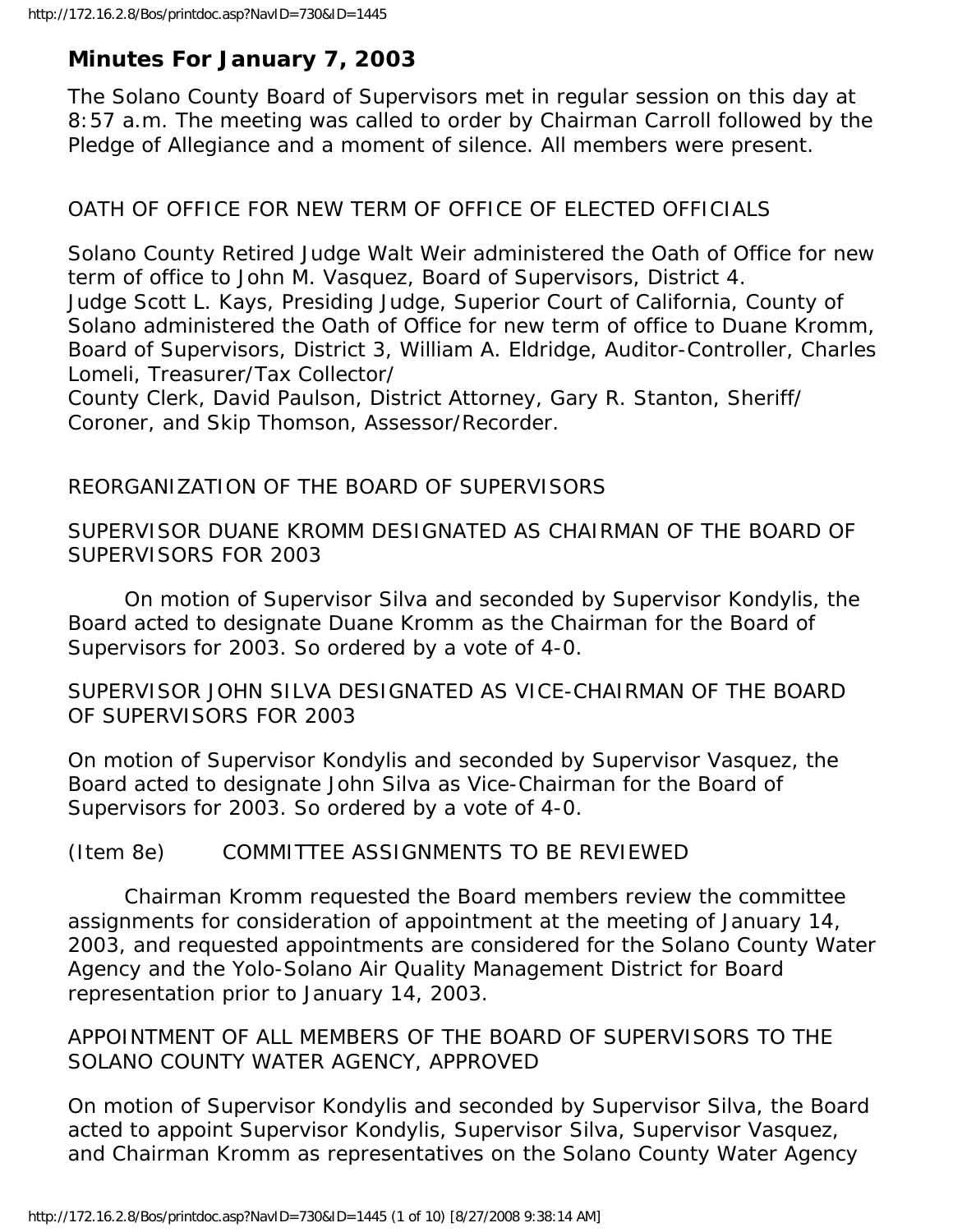for 2003. So ordered by a vote of 4-0.

## SUPERVISOR SILVA, SUPERVISOR VASQUEZ AND CHAIRMAN KROMM APPOINTED TO THE YOLO-SOLANO AIR QUALITY MANAGEMENT DISTRICT

 On motion of Supervisor Kondylis and seconded by Supervisor Silva, the Board acted to appoint Supervisor Silva, Supervisor Vasquez and Chairman Kromm as representatives on the Yolo-Solano Air Quality Management District for 2003. So ordered by a vote of 4-0.

## PRESENTATIONS

(Item 9A) RESOLUTION NO. 2003-001 RECOGNIZING WILLIAM J. CARROLL FOR HIS SERVICE TO SOLANO COUNTY REPRESENTING DISTRICT 4 AS A MEMBER OF THE BOARD OF SUPERVISORS AND PLAQUE AND GAVEL OF APPRECIATION, APPROVED

On motion of Supervisor Silva and seconded by Supervisor Vasquez, the Board acted to adopt Resolution No. 2003-001 Recognizing William J. Carroll for His Service to Solano County Representing District 4 as a Member of the Board of Supervisors, and a Plaque and Gavel of appreciation. So ordered by a vote of 4- 0. (see Resolution Book)

 On behalf of the Board, Supervisor Silva presented Supervisor Carroll with Resolution No. 2003-001 honoring him for his twelve years of service as Supervisor representing District 4.

Supervisor Carroll thanked his family, friends, and County staff for all their support.

Chairman Kromm presented Supervisor Carroll with a Plaque and Gavel of Appreciation in recognition of his years of leadership as Chairman of the Board of Supervisors in 1994, 1998, and 2002.

(Item 9B) RESOLUTION NO. 2003-002 RECOGNIZING SKIP THOMSON FOR HIS DEDICATED SERVICE TO THE CITIZENS OF SOLANO COUNTY, ADOPTED

On motion of Supervisor Kondylis and seconded by Supervisor Silva, the Board acted to adopt Resolution No. 2003-002 Recognizing Skip Thomson for His Dedicated Service to the Citizens of Solano County. So ordered by a vote of 4- 0. (see Resolution Book)

 On behalf of the Board, Supervisor Kondylis presented Supervisor Thomson with Resolution No. 2003-002 and wished him well in taking the office of Assessor/Recorder.

 Supervisor Thomson thanked his wife, Gail, Administrative Assistant Kathy Marianno, staff, and colleagues for their support.

(Item 9C) RESOLUTION NO. 2003-003 RECOGNIZING PATRICIA RENFRO UPON HER RETIREMENT FOR HER MANY YEARS OF SERVICE TO SOLANO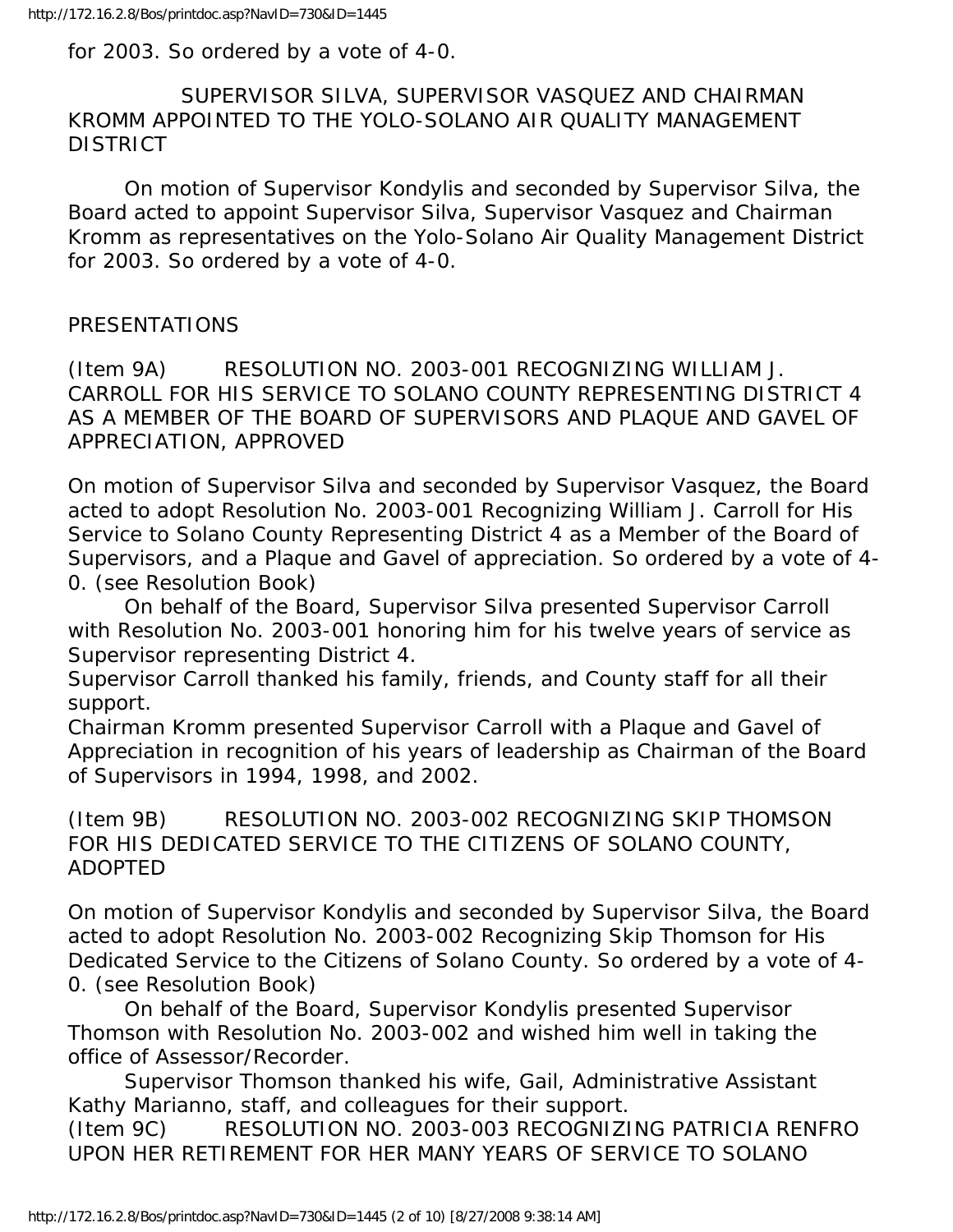#### COUNTY, AND PLAQUE OF APPRECIATION, APPROVED

On motion of Supervisor Silva and seconded by Supervisor Kondylis, the Board acted to adopt Resolution No. 2003-003. The Board further acted to authorize a Plaque of Appreciation for Patricia Renfro. So ordered by a vote of 4-0. (see Resolution Book)

On behalf of the Board, Supervisor Silva presented Ms. Renfro with Resolution No. 2003-003 and a Plaque of Appreciation honoring her upon her retirement after 33 years of service to Solano County as an employee in Health and Social Services Department.

#### ITEMS FROM THE FLOOR

INTRODUCTION OF CHRISTINA L. LINVILLE AS THE EXECUTIVE DIRECTOR OF THE CHILDREN AND FAMILIES COMMISSION

 County Administrator Michael Johnson introduced Christina L. Linville as the new Executive Director for the Children and Families Commission.

APPEARANCE BY MONICA BROWN RE SURFACE STREET CONGESTION IN THE AREA OF THE I-680/I-80 INTERCHANGE

 Monica Brown, Fairfield, voiced her frustration and concern with transportation and traffic problems on surface streets in the area of Cordelia Village, Old Town Cordelia, and the area surrounding the I-680/I-80 interchange. Ms. Brown suggested several remedies that could help control some of the traffic, and requested that something be done to help the residents in the area.

#### APPEARANCE BY DONALD TIPTON, VALLEJO RE EXPEDITING FOCUS ON HOMEACRES

Donald Tipton, Vallejo, voiced his concerns regarding the long time neglect and blight in the Homeacres area, and requested actions to improve the area be put on a fast track.

#### APPROVAL OF AGENDA

On motion of Supervisor Kondylis and seconded by Supervisor Silva, the Board acted to approve the submitted Agenda, incorporated herein by reference So ordered by a vote of 4-0.

#### CONSENT CALENDAR

On motion of Supervisor Kondylis and seconded by Supervisor Silva, the Board acted to approve the following Consent Calendar items by a vote of 4-0.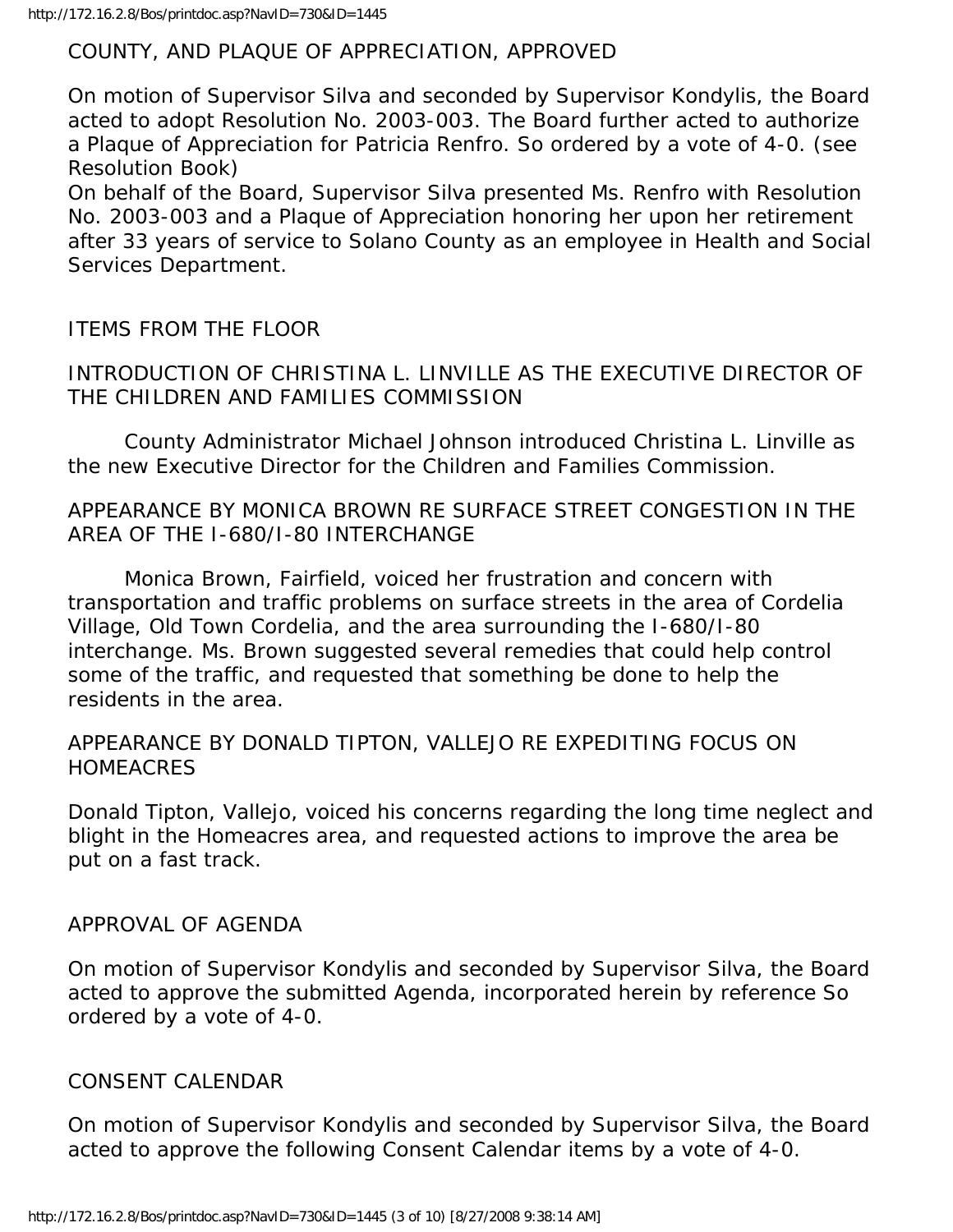(Item 14) MINUTES OF THE BOARD OF SUPERVISORS MEETING OF NOVEMBER 12, 2002; RURAL NORTH VACAVILLE WATER DISTRICT NOVEMBER 12, 2002, as outlined in the Agenda Submittal from the Clerk of the Board dated January 7, 2003, incorporated herein by reference, approved.

(Item 15) AMENDMENT TO JOINT POWERS AGREEMENT WITH YOLO-SOLANO AIR QUALITY MANAGEMENT DISTRICT, as outlined in an Agenda Submittal from the Board of Supervisors dated January 7, 2003, approved and Chairman authorized to sign said amendment on behalf of Solano County.

(Item 16) RESOLUTION NO. 2003-004 AUTHORIZING THE OFFICE OF FAMILY VIOLENCE PREVENTION TO SUBMIT A GRANT APPLICATION TO THE OFFICE OF JUSTICE PLANNING TO SUPPORT DEVELOPMENT OF A COUNTYWIDE FAMILY VIOLENCE RESPONSE TEAM, adopted. (see Resolution Book)

(Item 17A) RESOLUTION NO. 2003-005 AMENDING THE ALPHABETICAL LISTING OF CLASSES AND SALARIES (COUNTY COUNSEL), adopted. (see Resolution Book)

(Item 17B) RESOLUTION NO. 2003-006 AMENDING THE LIST OF NUMBERS AND CLASSIFICATIONS OF POSITIONS (HUMAN RESOURCES), adopted. (see Resolution Book)

(Item 18) AGREEMENT WITH VACAVILLE POLICE DEPARTMENT RE FAMILY RESOURCE CENTER IN VACAVILLE, as outlined in the Agenda Submittal from Health and Social Services dated January 7, 2003, incorporated herein by reference, approved and Chairman authorized to sign said contract on behalf of Solano County.

CONTRACT AMENDMENT WITH CITY OF VALLEJO, FIGHTING BACK PARTNERSHIP, RE FAMILY RESOURCE CENTER IN VALLEJO, as outlined in the Agenda Submittal from Health and Social Services dated January 7, 2003, incorporated herein by reference, approved and Chairman authorized to sign said contract on behalf of Solano County.

(Item 19) RELEASE FROM RESPONSIBILITY FOR UNACCOUNTED FOR FIXED ASSETS, as outlined in the Agenda Submittal from the District Attorney dated January 7, 2003, incorporated herein by reference, approved.

(Item 20) SOLANO COUNTY HOUSING AUTHORITY ADMINISTRATIVE PLAN, as outlined in the Agenda Submittal from the Department of Environmental Management dated January 7, 2003, incorporated herein by reference, approved.

SPECIAL DISTRICTS GOVERNED BY THE BOARD OF SUPERVISORS:

Rural North Vacaville Water District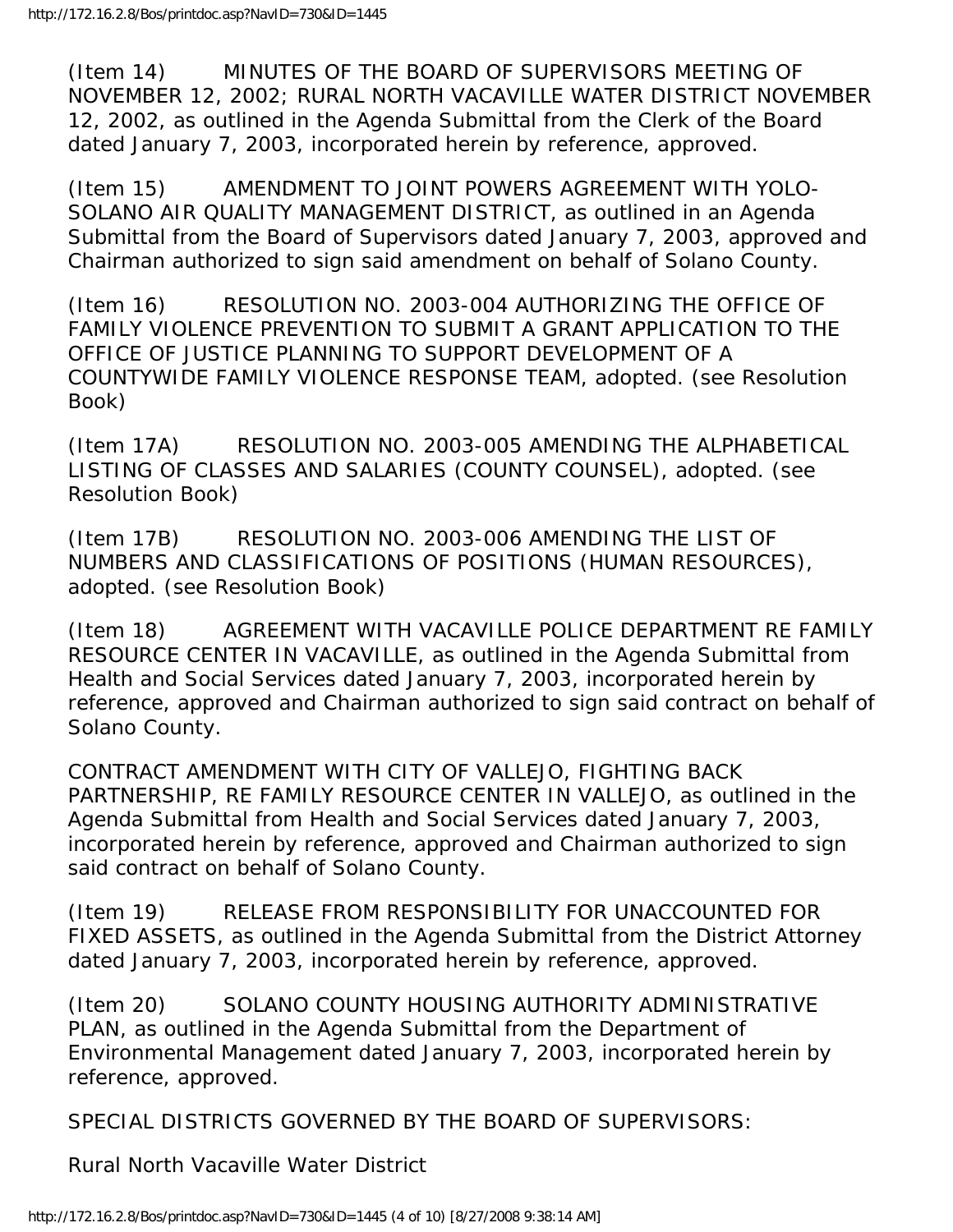(Item 21) Minutes regarding this matter are contained in the Rural North Vacaville Water District Minutes Book.

## ORDERS

(Item 23) ORDINANCE REGARDING DISCLOSURE OF CONFIDENTIAL CONSUMER INFORMATION BY FINANCIAL INSTITUTIONS ADOPTED ON FIRST READING; SECOND READING SET FOR JANUARY 28, 2003

On motion of Supervisor Silva and seconded by Supervisor Kondylis, the Board directed that the proposed ordinance be read by title only. So ordered by a vote of 4-0.

 Kathy Gibson, County Administrator's Office, reviewed the information contained in the Agenda Submittal from her department dated January 7, 2003, incorporated herein by reference, regarding consideration of an ordinance relating to the disclosure of confidential consumer information by financial institutions, and discussed the request from Bank of America to delay any decision on the ordinance until pending litigation is resolved.

 Supervisor Silva presented a brief background and outline of the ordinance, which began at the State level.

On motion of Supervisor Kondylis and seconded by Supervisor Silva, the Board acted to adopted the proposed Ordinance. So ordered by a vote of 4-0.

(Item 24A) PROCLAMATION TERMINATING LOCAL EMERGENCY, ADOPTED

The Board was provided with an Agenda Submittal from County Counsel dated January 7, 2003, incorporated herein by reference, reviewing the Proclamation of Local Emergency adopted by the Board December 23, 2002 to determine if the proclamation should remain in effect or if the proclamation should be discontinued.

County Administrator Michael Johnson suggested that the current proclamation be allowed to expire at the end of the 21-day term.

Following a brief discussion, County Counsel Dennis Bunting suggested approval of the Proclamation Terminating the Local Emergency to become effective January 13, 2003.

Donald Tipton, Vallejo, expressed concern with the repeated flooding of the Solano County Hall of Justice, and feels a permanent solution to the problem is needed.

 On motion of Supervisor Kondylis and seconded by Supervisor Silva, the Board acted to approve the Proclamation Terminating Local Emergency. So ordered by a vote of 4-0.

(Item 24B) SUPERVISOR KROMM AND SUPERVISOR VASQUEZ TO COVER DISTRICT 5 UNTIL GOVERNOR APPOINTS A SUCCESSOR TO DISTRICT 5

 The Board was provided with an Agenda Submittal from County Counsel dated January 7, 2003, incorporated herein by reference, relative to providing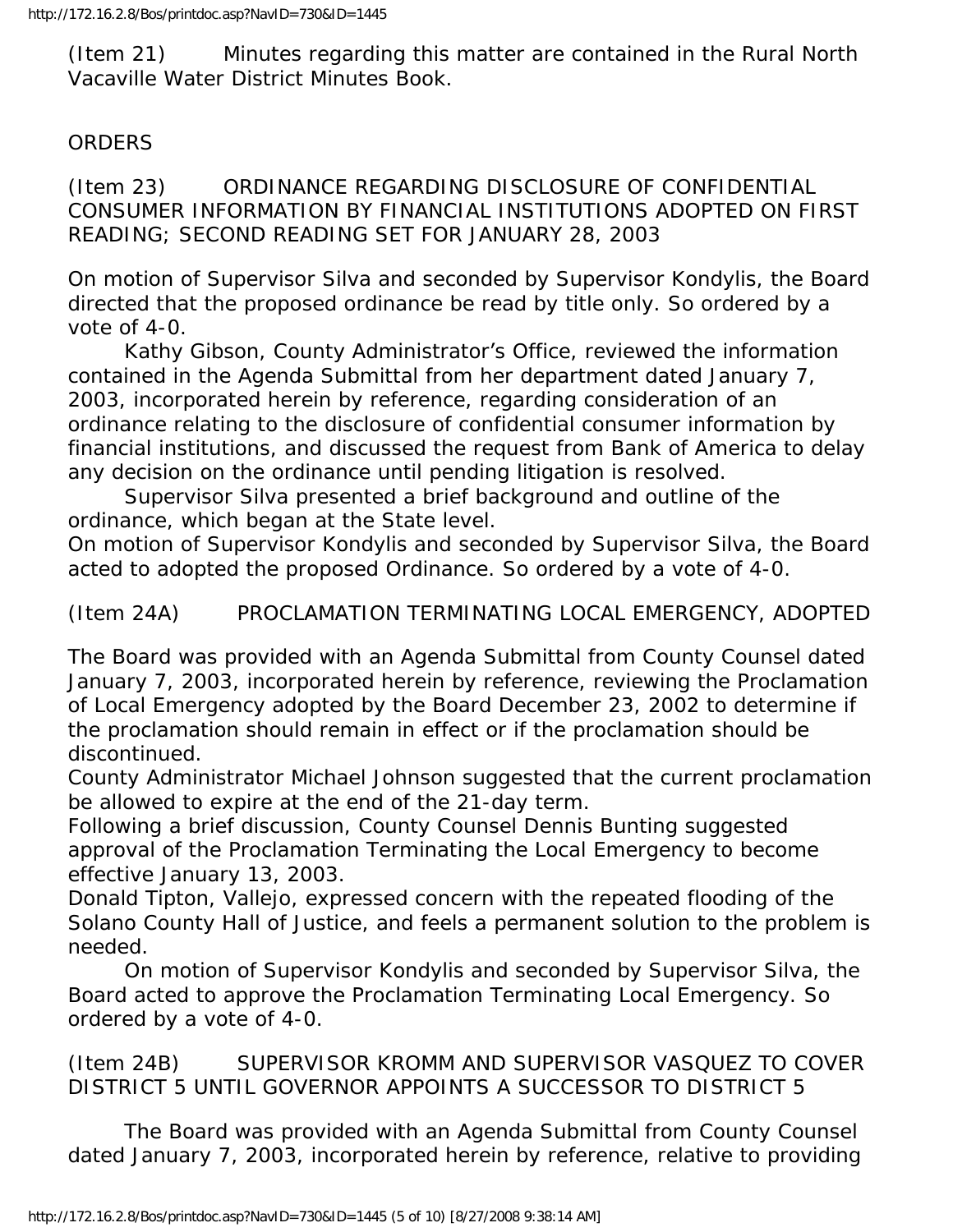representation to the citizens of District 5.

 Chairman Kromm outlined the proposed split of District 5 to ensure constituent representation during the vacancy that was created when Supervisor Skip Thomson assumed the position of Assessor/Recorder, and the retention of Administrative Assistant Kathy Marianno to assist with District 5.

 Donald Tipton, Vallejo, voiced concern with splitting District 5 and with the increase in the number of constituents Supervisor Vasquez and Chairman Kromm would be representing. Mr. Tipton suggested the area be split equally between the four remaining districts to ensure equal representation.

 Supervisor Vasquez noted this action is to allow them to go out and meet with citizens in the district to better assist the constituents, and when the appointment is made the new Supervisor would fully represent District 5.

 On motion of Supervisor Vasquez and seconded by Chairman Kromm, the Board acted to approve the allocation of representative services to District 5's constituents between District 3 and District 4 Supervisors, and to authorize the retention of a part-time aide for District 5. So ordered by a vote of 4-0.

(Item 24C) CONSIDERATION OF ADOPTION OF DIXON FIRE PROTECTION ORDINANCE, CONTINUED

 The Board was provided with an Agenda Submittal from County Counsel dated January 7, 2003, incorporated herein by reference, regarding ratifying Ordinance No. 02-01 of the Dixon Fire Protection District that establishes standards more stringent then the State Fire Code.

 Ric Dorris, Dixon Fire Protection District (DFPD), reviewed the request from the DFPD for approval of amended fire code in that district.

 Supervisor Silva expressed concern the lack of a consolidated fire district in the County, the lack of a definition of a building of 2,500 square feet, potential County wide effects if the ordinance is adopted, and with some of the language contained in the ordinance.

 Mr. Dorris noted the amendments would be relative to the DFPD only, the State Fire Code provides the uniform code, and outlined the four changes proposed by the DFPD. Buildings that are particular to farming operations are exempt from the sprinkler ordinance, the concern is with large buildings that are processing facilities, and under the Building Code buildings over 3,000 square feet are classified as commercial. The DFPD is defenseless in protecting large buildings without a sprinkler system. The proposed fire code modifications were a result of the lack of funds and the wide area that the DFPD must protect. The people in the DFPD feel business impacting the existing fire service should share the burden of cost for fire protection.

 Supervisor Silva feels the matter should be referred to the Ag Commission and the Land Use and Transportation Subcommittee for further review.

 Responding to questions posed by Supervisor Kondylis regarding referral of the matter to the Ag Commission and the Land Use and Transportation Subcommittee, Mr. Dorris noted any community input is welcomed and discussed public hearings that were held relative to the original proposal,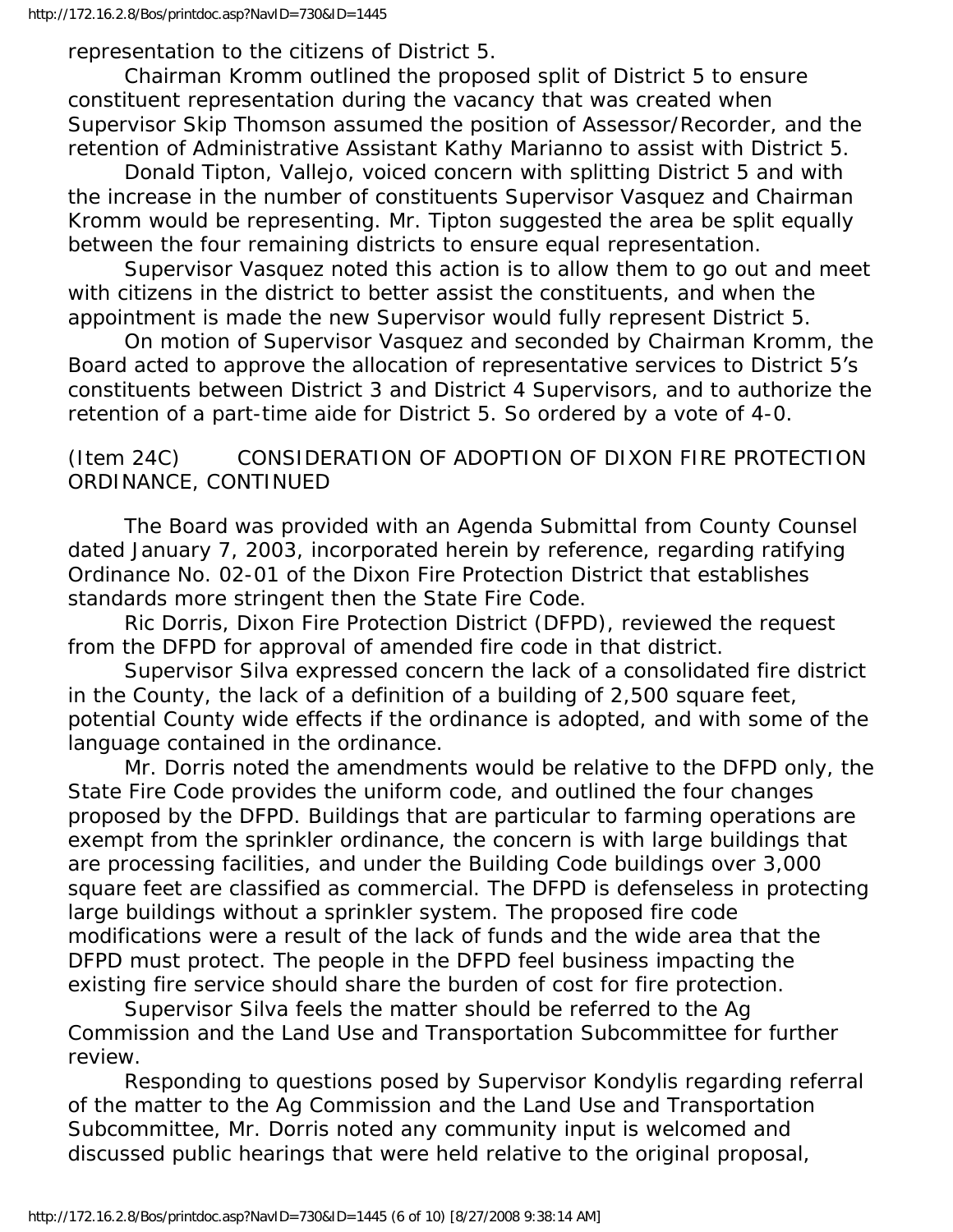emphasized the ordinance was crafted specifically for the DFPD, but would like Dixon area people to help with any determinations. The biggest concern of the district is with delays and the impacts to fire protection until something is adopted.

 Supervisor Vasquez noted the need for some language changes, agrees with referring the matter to the Ag Commission and the Land Use and Transportation Subcommittee, and would like some of the meetings to be held in the Dixon area.

 Don Pippo, Solano County Farm Bureau, noted the Farm Bureau Board of Directors and in a letter from Solano County Farm Bureau President Paul Lum dated January 7, 2003, incorporated herein by reference, requesting the matter be referred to the Ag Advisory Board for further study.

 Donna Harr, Solano County Land Alliance, voiced concern with broad definitions that could create problems for the ag community, and suggested referring the matter to the Ag Commission.

 Jeff Dittmer, Suisun, noted opposition for this action, voiced concern regarding the interests of agriculture, and feels the matter should be referred to the Ag Commission and the Land Use and Transportation Subcommittee. There are problems with definitions, the sprinkler issue and the permitting process need to be reviewed, and the matter needs to be expedited.

 Responding to questions posed by Chairman Kromm regarding the code that is in effect, Mr. Dorris noted the State Fire Code is in effect only the DFPD Sprinkler Code amendment is missing. Mr. Dorris voiced concern that operations with large commercial buildings would come in without the necessary sprinkler protection, and with permit application deceptions.

 Responding to questions posed by Chairman Kromm regarding when the Ag Advisory Committee could address this matter, Susan Cohen, County Ag Commission, noted the Ag Committee meets bimonthly, discussed the possibility of a subcommittee addressing the issue, and the challenge of getting a quorum to meet other than at a regular scheduled meeting.

 There was a brief discussion regarding coordination of the committees to address the matter.

 Director of Environmental Management Birgitta Corsello noted the adoption of the State Fire Code by the Board., which contains sprinkler requirements that are based on occupancy. The Department of Environmental Management will continue to work with the fire districts regarding definitions of occupancy and the triggers requiring sprinklers, and permit applicants are being advised regarding sprinklers. Ms. Corsello suggested working with a subcommittee of the Ag Advisory Commission to expedite the matter, and noted the additional staff time needed.

 Lewis Broschard, Volunteer Fire Chief Cordelia Fire Protection District, read a prepared statement outlining the benefits of sprinklers and fire notification systems and urging support as a first step in creating a common local ordinance to assist in saving lives and property.

 On motion of Supervisor Kondylis and seconded by Supervisor Vasquez, the Board acted to refer the issue to the Ag Advisory Committee and the Land Use and Transportation Subcommittee for further review. So ordered by a vote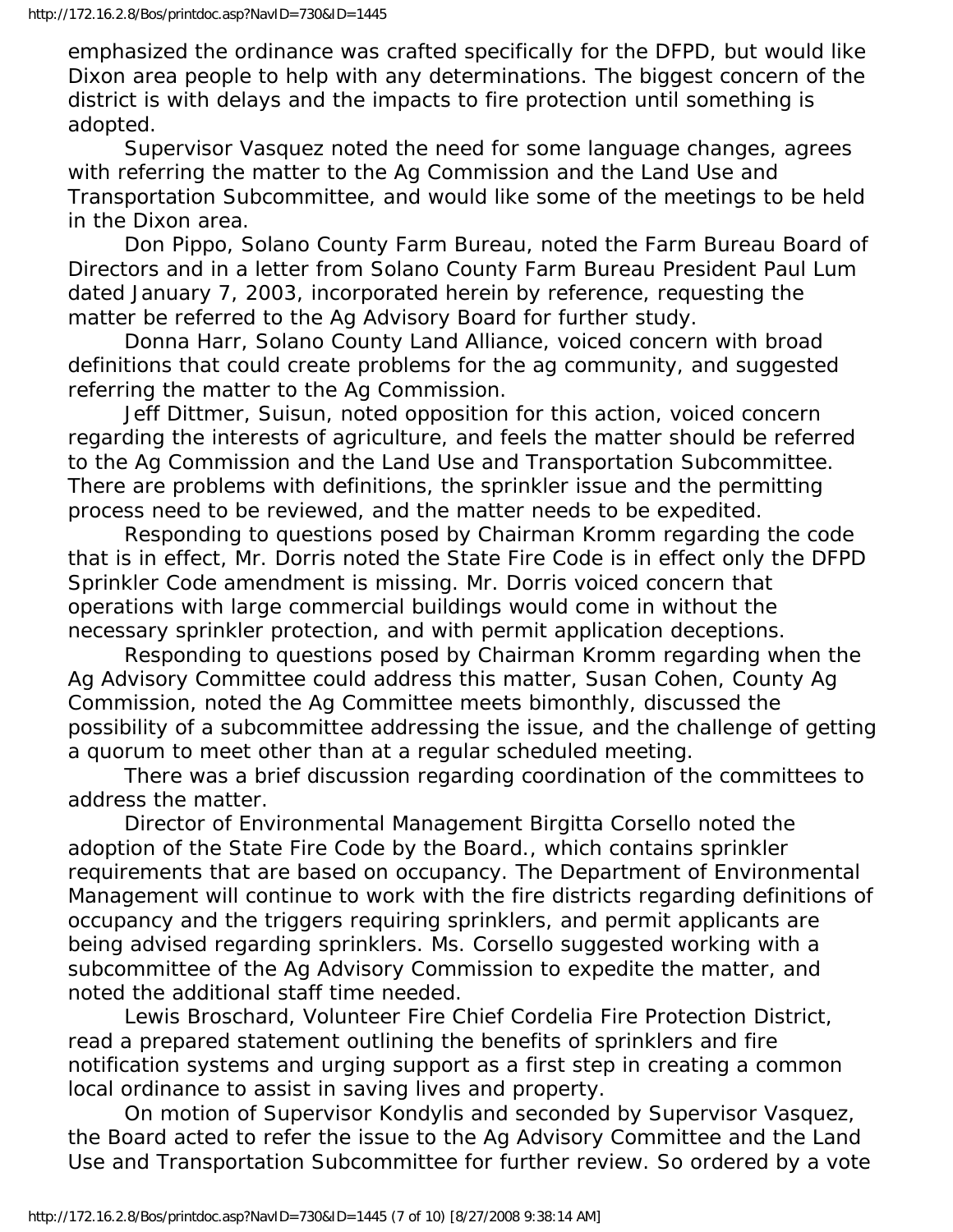of 4-0.

(Item 25) ORDINANCE TO REZONE 7.5 ACRES AT 4724 GREEN VALLEY LANE, CONTINUED TO FEBRUARY 11, 2003

 Scheduled on the agenda for this day was consideration of a proposed ordinance which would Rezone 7.5 Acres Located at 4724 Green Valley Lane, from A-20 Exclusive Agriculture to RR21/2, Rural Residential.

On motion of Supervisor Kondylis and seconded by Supervisor Silva, the Board directed that the proposed ordinance be read by title only. So ordered by a vote of 4-0.

Chairman Kromm noted a letter from Merle Hunter, agent for Ethel Benthien, dated January 6, 2003, incorporated herein by reference, requested the subdivision be withdrawn at this time, and to proceed with a lot line adjustment of a 2.5 acre parcel.

Mike Yankovich, Department of Environmental Management, outlined several conditions in the Negative Declaration for the subdivision as outlined in the letter from Mr. Hunter that are of concern. Mr. Yankovich briefly reviewed maps of the area, and discussed the mitigation measures resulting in the conditions of approval for the subdivision. Mr. Hunter has proposed doing a lot line adjustment at this time in a section of the property that is away from any areas with any potential impact. Mr. Yankovich noted the lot line adjustment could be done, and suggested bringing the matter back February 11, 2003 for Board consideration.

Mr. Hunter noted the problem is time, the lot line adjustment can be done faster, and may come back at a later date to address the mitigation measures for the subdivision.

On motion of Supervisor Kondylis and seconded by Supervisor Silva, the Board acted to continue the matter to February 11, 2003. So ordered by a vote of 4-  $\Omega$ .

SPECIAL DISTRICTS GOVERNED BY THE BOARD OF SUPERVISORS:

Solano County Facilities Corporation Meeting:

(Item 26) Minutes regarding this matter are contained in the Solano County Facilities Corporation Minutes Book.

Solano County Building Corporation:

(Item 27) Minutes regarding this matter are contained in the Solano County Building Corporation Minutes Book.

(Item 28A) DAPHNE NIXON APPOINTED TO THE SOLANO COUNTY ARTS COUNCIL

 On motion of Supervisor Kondylis and seconded by Supervisor Vasquez, the Board acted to appoint Daphne Nixon to the Solano County Arts Council for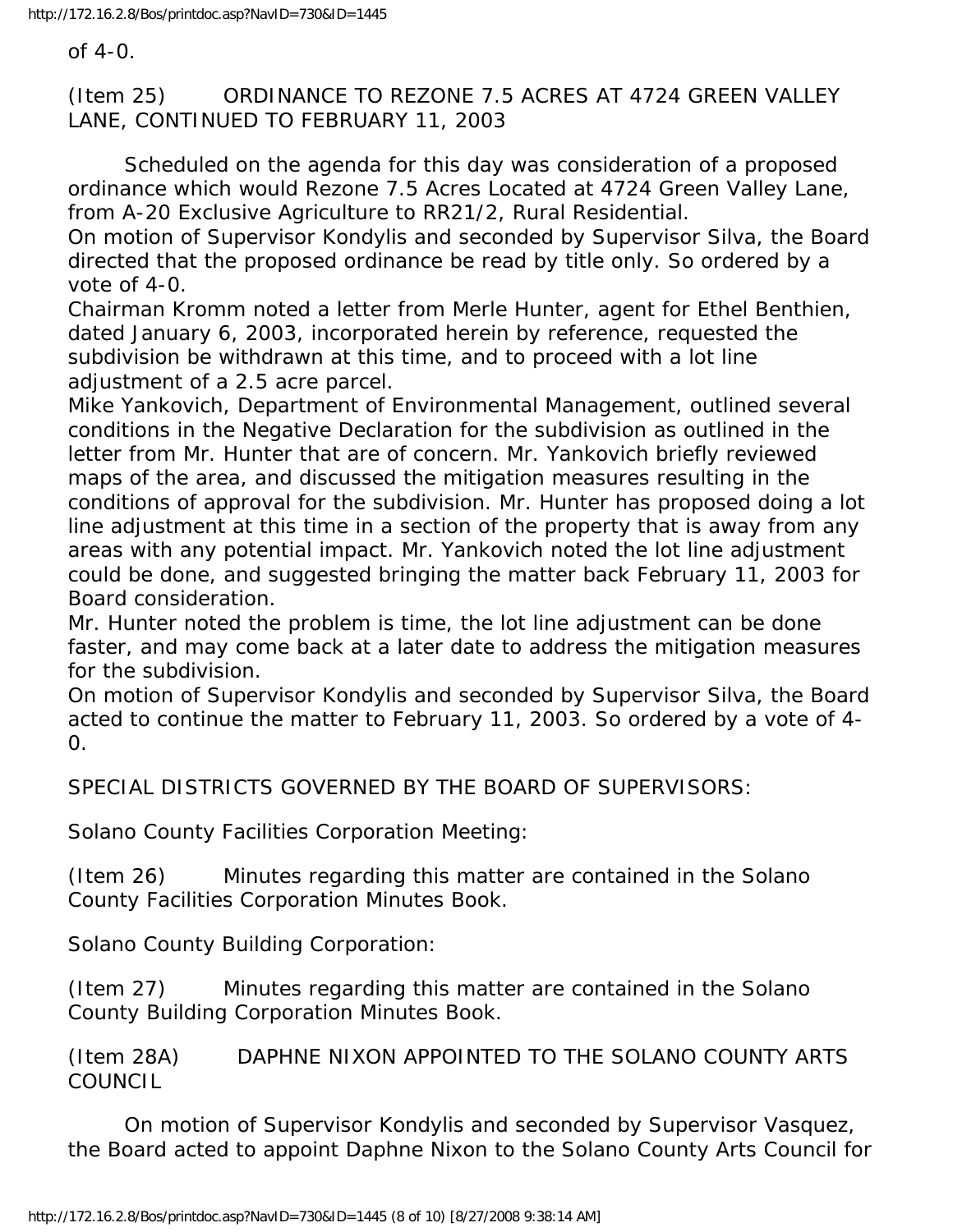a term to expire February 1, 2004. So ordered by a vote of 4-0.

(Item 28B) RONALD LANZA APPOINTED TO THE SOLANO COUNTY AGRICULTURAL COMMITTEE

 On motion of Supervisor Kondylis and seconded by Supervisor Vasquez, the Board acted to appoint Ronald Lanza to the Solano County Agricultural Committee for a term to expire January 2007. So ordered by a vote of 4-0.

(Item 28C) BILL RUTH APPOINTED TO THE VACAVILLE-ELMIRA CEMETERY **DISTRICT** 

 On motion of Supervisor Kondylis and seconded by Supervisor Vasquez, the Board acted to appoint Bill Ruth to the Vacaville-Elmira Cemetery District for a term to expire May 23, 2005. So ordered by a vote of 4-0.

(Item 28D) CARMEN WARD, GARY ELLIOTT, AND VIOLET BARTON-BERMUDEZ APPOINTED TO THE ELDER ABUSE PREVENTION COUNCIL

 On motion of Supervisor Kondylis and seconded by Supervisor Vasquez, the Board acted to appoint Carmen Ward, Gary Elliott, and Violet Barton-Bermudez to the Elder Abuse Prevention Council. So ordered by a vote of 4-0.

(Item 28E) RICHARD POWELL AND LOIS BUTLER APPOINTED TO THE NORTHERN SOLANO HUMAN SERVICES ADVISORY BOARD

RESIGNATIONS OF RIGO FINO, TONY SUMMER, AND KELLI NANCE FROM THE ADVISORY BOARD, ACCEPTED

 On motion of Supervisor Kondylis and seconded by Supervisor Vasquez, the Board acted to appoint Richard Powell and Lois Butler to the Northern Solano Human Services Advisory Board, and to accept the resignations of Rigo Fino, Tony Summer, and Kelli Nance from the Advisory Board So ordered by a vote of 4-0.

(Item 28F) MARY CHALMERS APPOINTED TO THE LOCAL CHILD CARE PLANNING COUNCIL

 On motion of Supervisor Kondylis and seconded by Supervisor Vasquez, the Board acted to appoint Mary Chalmers to the Local Child Care Planning Council. So ordered by a vote of 4-0.

(Item 28G) JACKIE CARR, EARL JENKINS, AND AL DA SILVA APPOINTED TO THE WORKFORCE INVESTMENT BOARD OF SOLANO COUNTY

 Donald Tipton, Vallejo, opposed the appointment of Al Da Silva to this committee.

 On motion of Supervisor Kondylis and seconded by Supervisor Vasquez, the Board acted to appoint Jackie Carr, Earl Jenkins, and Al Da Silva to the